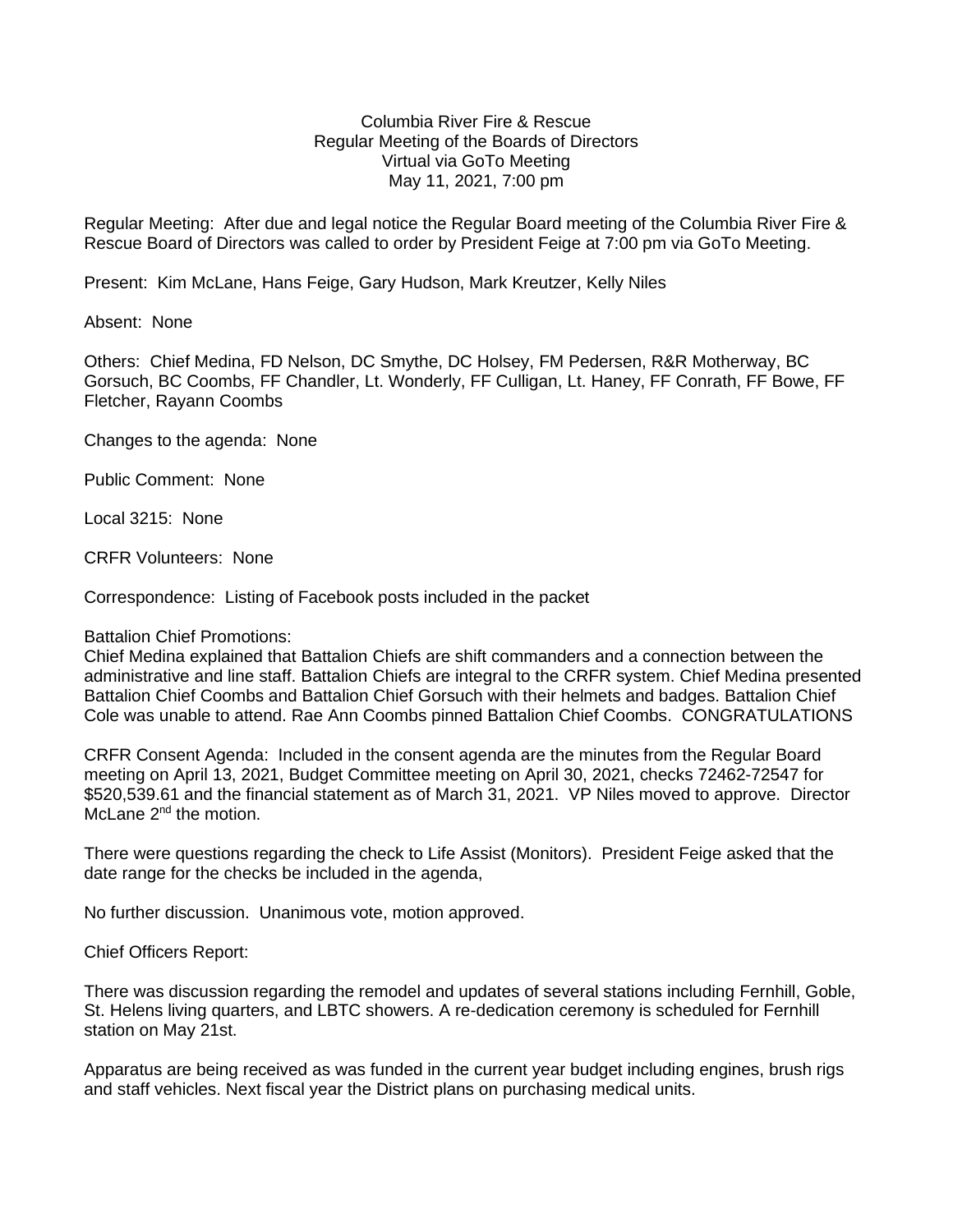476 water tender replacement was less than \$80,000. Brush 471 was also replaced. It was recently used on a brush fire on Lewis Rd. Another brush rig, 491, will be built in-house and cost under \$100,000. The life expectancy of the vehicles is 10-15 years.

The Rosenbauer fire engines will be received on Monday, May 17th. In-service date is projected to be July. The District has converted several donation vehicles from the city of Saint Helens to QRU vehicles and command rigs.

Battalion Chief Coombs has announced his retirement on June 30th. The District is looking to fill the position including candidates to acting Lieutenant.

Chief O'Connor is extending his career and will become the Fire Chief at Estacada fire. The DC of Training position will be open for a short time and filled by Chief Medina.

At the Fire Defense Board meeting there was discussion regarding the American Rescue Plan Act Post Pandemic Recovery. Notices regarding the funding came out in January and communication decreased substantially in March. Columbia County is projected to receive approximately \$10 million, with City of St. Helens receiving \$2.8 million. The Fire Defense Board has written a letter to request funds from the local governments. No allocation has been provided for Special Districts. Chief Medina will formulate the draft letter for President Feige to sign.

There was discussion regarding the process for Civil Service Examiner replacement. A process is currently moving forward.

There was a short discussion regarding the process for replacing Division Chief and Battalion Chief positions.

Old Business:

- A. Budget Process Update
	- a. FD Nelson provided an overview of the process completed and the steps required for adopting the budget for next fiscal year.
- B. Miscellaneous
	- a. None

## New Business:

- A. 2020-21-009 Surplus Property
	- a. Type 1 Engine 479 which was purchased in 2016 from Bellevue WA, has experienced a pump failure. It is cost prohibitive to fix. Equipment will be stripped, and the engine will be sold or scrapped. It is no longer a viable frontline apparatus.
	- b. Director McLane moved to approve resolution 2020-21-009 Surplus Property. Secretary Hudson 2<sup>nd</sup> the motion
	- c. No further discussion. Unanimous vote, motion approved.
- B. Bank of the West Account Signers
	- a. With Chief O'Connor resigning, the District bank account needs to be revised. Requesting to remove Ian O'Connor and add Erick Holsey
	- b. Director Kreutzer moved to remove O'Connor as an account signer and add Holsey. VP Niles 2<sup>nd</sup> the motion.
	- c. No further discussion. Unanimous vote, motion approved.